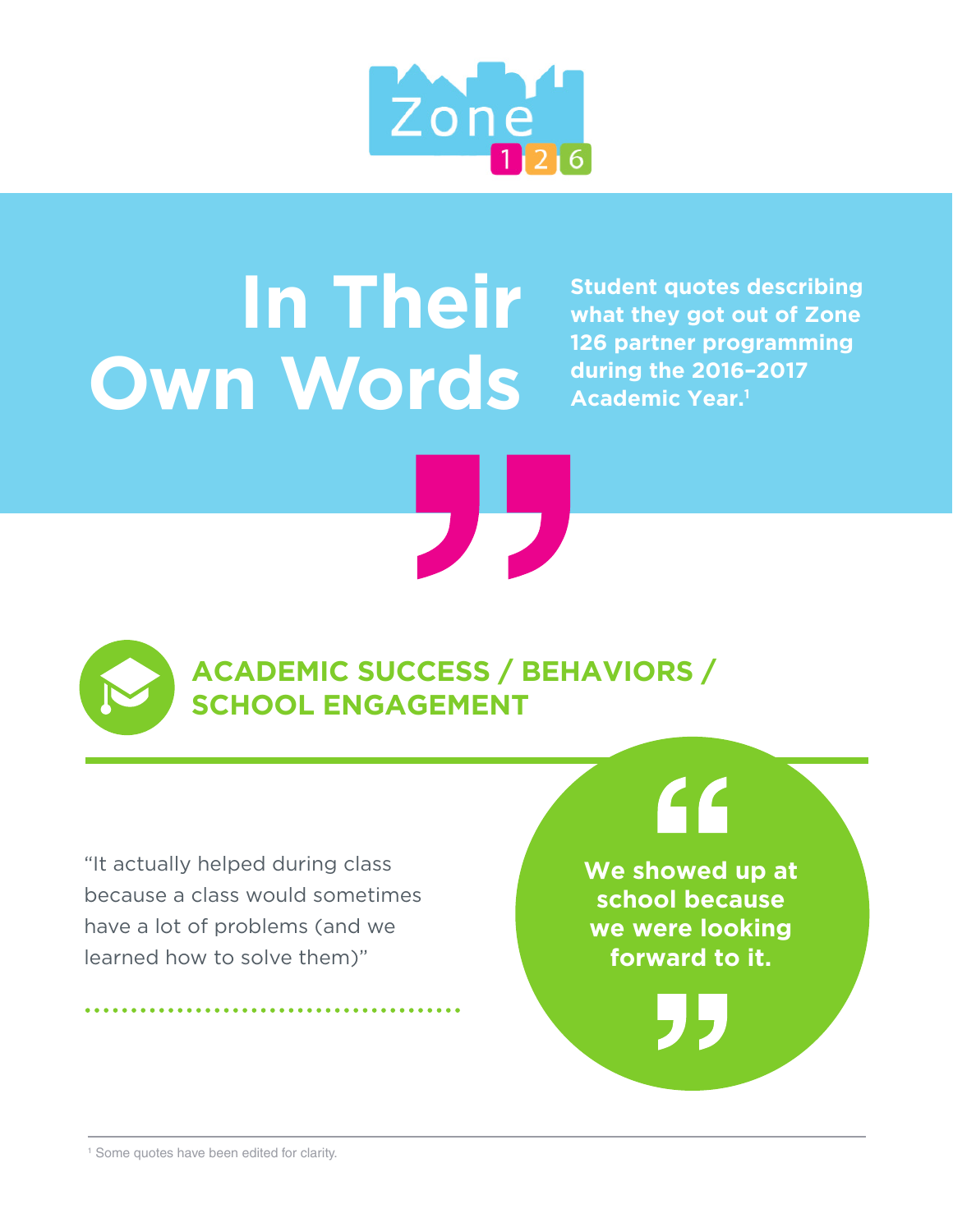# **COMMUNITY**

"Also the program helps us build connections in our class."

"Well, it made me be friends with the people in my class, so maybe next year when I see them, I'll probably give them a high-five and like it'll feel good, because I don't really have friends like that. The class did bring some friendships together, so it was good."

"At the end we would all eventually have different perspectives on what we were doing, but in the end they would get us together and we would talk about our thoughts and ideas."

> **I learned that you're not alone in the world, that you have a lot of people that you can relate to.**

 $\overline{\mathsf{G}}$ 



**CULTURAL COMPETENCY**

"It made me be open minded. … Say that maybe her feelings may be different from my feelings, and what she thinks may be different from what I think, but to be open minded about how she feels and how I feel."

"It's a good way to engage ourselves, like with other students and it's a good way to get to know each other."

"I would say … what the program taught me is everyone's entitled to their opinions and they're entitled to their feelings … and you have to respect it."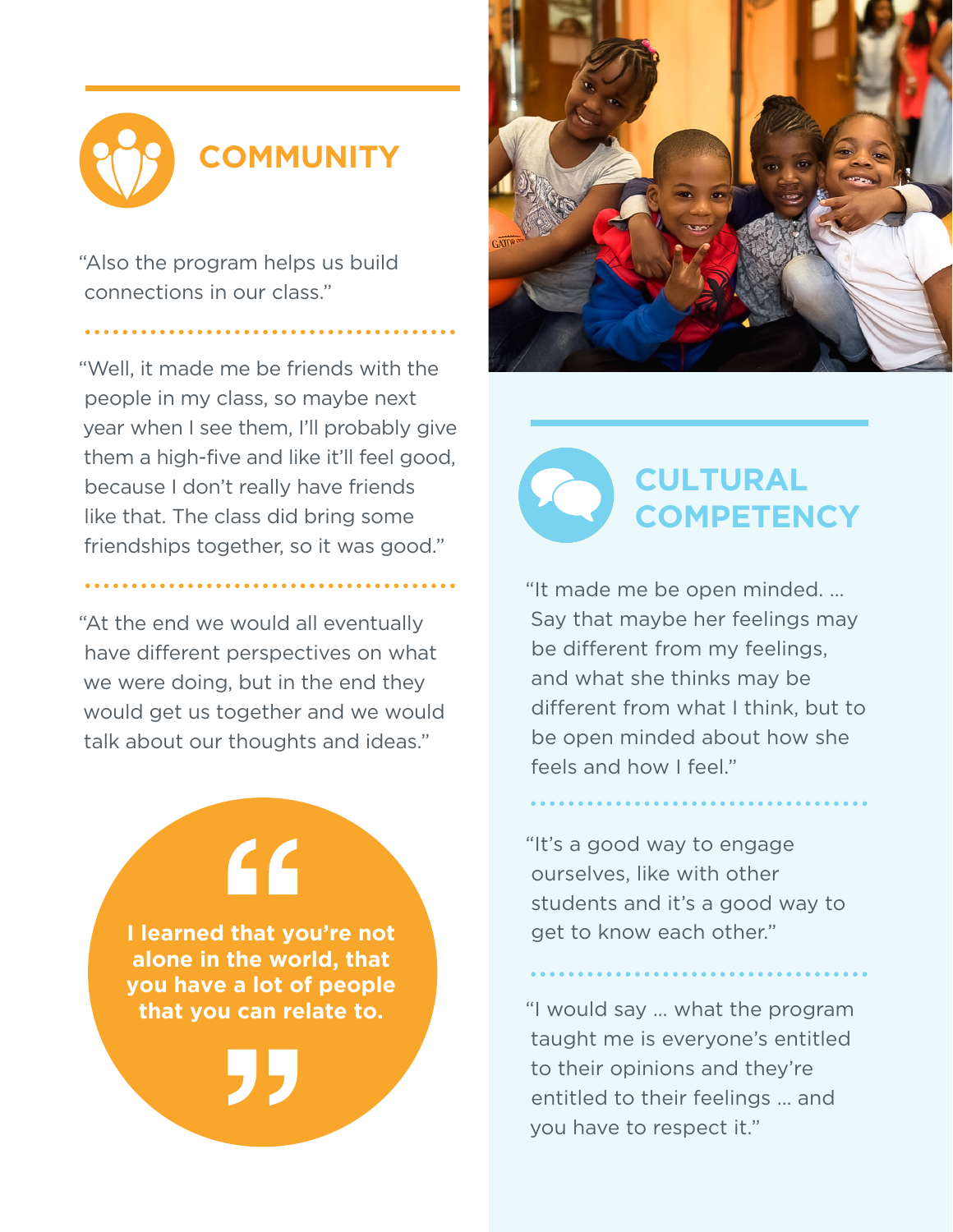"It taught you that it was ok to have ideas even though they're different, but it's ok to say them because nobody's gonna judge you. So it's like opening up to say whatever you want to say and to be creative with it."

"It taught us about bad relationships, like when we have issues with our parents and everyday people, and how to deal with them."

"It helps you to engage more with others."

"With my personal life, the program helped me have a better relationship with my mom. Because I learned like so many things, and I learned like how to handle different situations, like how to get a positive outcome."

"And the games, I think that was about having trust in other people."

**"The instructors also taught us how to make other people feel good. Like how to make them feel better."**

**LIFE SKILLS** We learned how to **make the situation better instead of having the conflict.**

"

"Like my group, we were trying to pick one poem to do as our final project and we couldn't choose between two stories because one of the kids was here and the other one wasn't. So when they were both here, they were like 'I want to put my story' and the other one's like 'I want to put mine too.' So to compromise we both put them together."

"Listening to each other."

"Paying attention to one another."

"Because there's people who we didn't really talk to before but … after we did it, we started communicating."

"The program just brings you out as a person more, basically make you more social, friendly, that's what it does."

"To learn how to work with other people."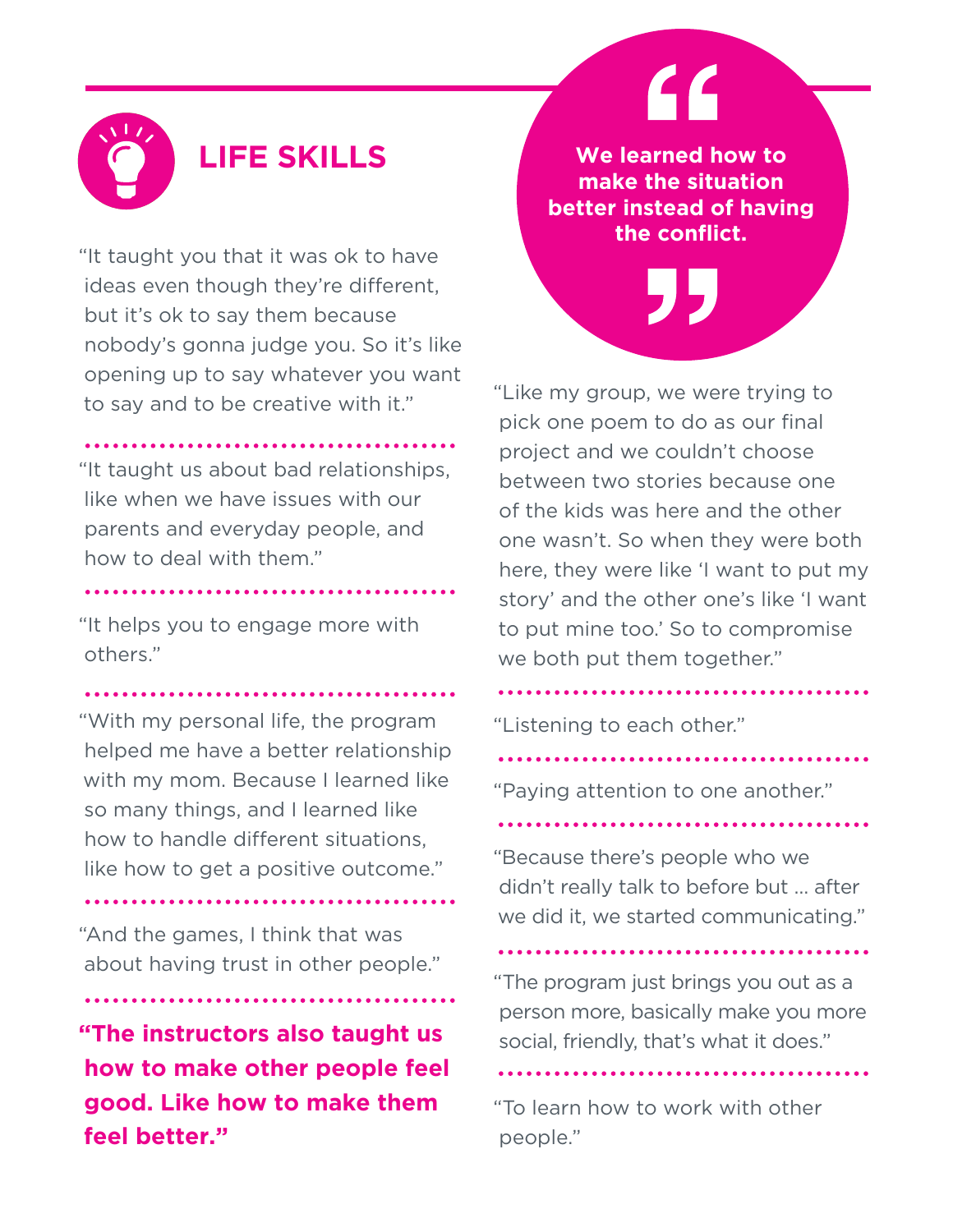

### **POSITIVE LIFE CHOICES**

**"I learned that if somebody gets you upset, be a bigger person and talk things out instead of …screaming at each other and stuff like that."** "Instead of maybe getting angry over a certain situation, (program staff) would tell us, 'oh think it through.' And when we would be doing the acting it would be in the middle of a discussion and one actor would say 'pause' or 'freeze' and we would talk about how we could control the situation differently."